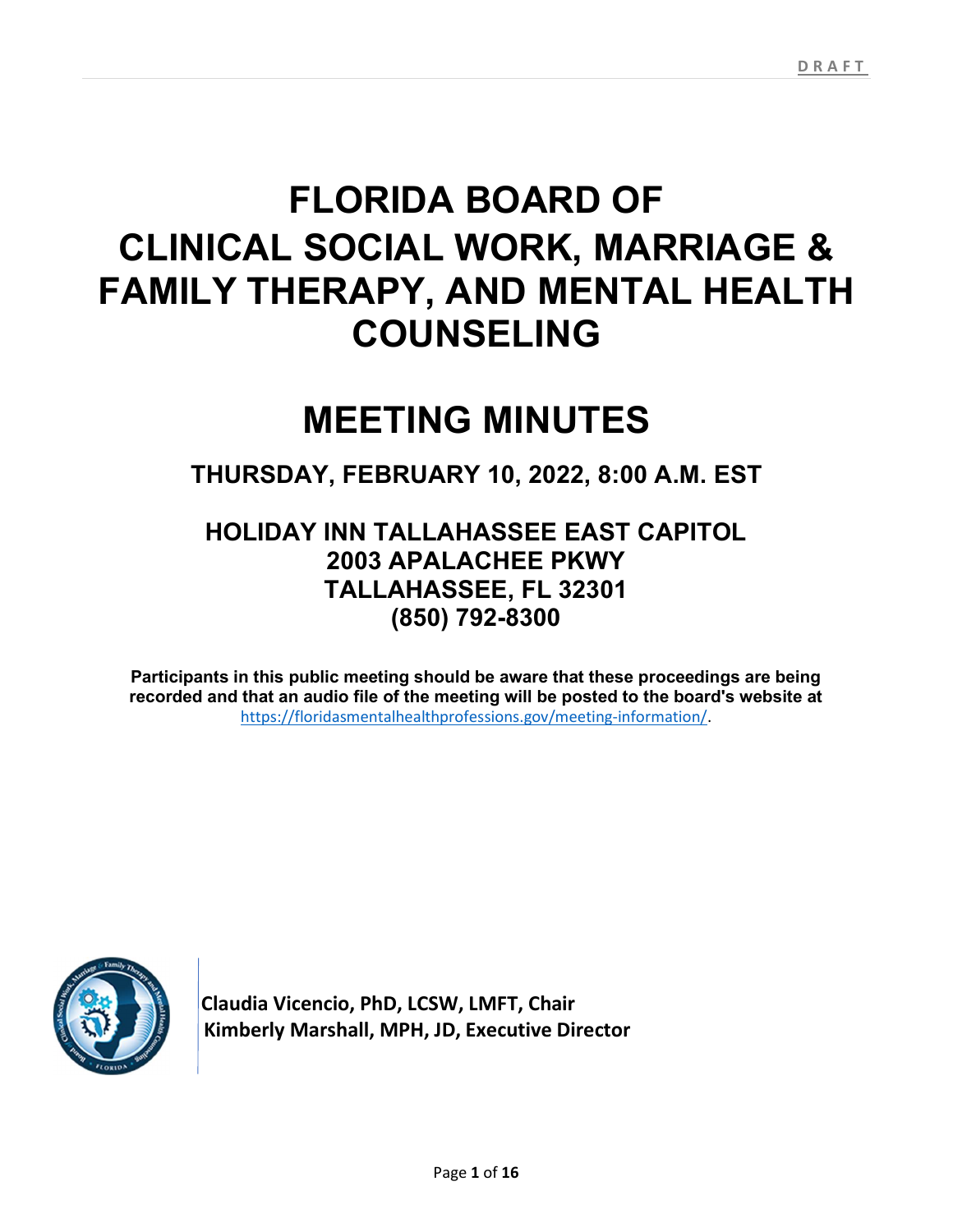## I. CALL TO ORDER

(TS 00:00:06)

The meeting was called to order at 8:00 A.M. EST on Thursday, February 10, 2022 by Claudia Vicencio, PhD, LCSW, LMFT, Chair.

## A. ROLL CALL

(TS 00:00:36)

Roll call was conducted by Kimberly Marshall, Executive Director. Those present for all or part of the meeting included the following:

## MEMBERS PRESENT

Claudia Vicencio, PhD, LCSW, LMFT, Chair Denny Cecil-Van Den Heuvel, PhD, LMHC, LMFT, NCC Jamie Buller, LCSW Tanya Kraus, LCSW, CCM Angelita M. Salado, LMHC Joaquin G. Molina, JD MEMBERS ABSENT

William Day, PhD, LMHC, Vice-Chair (Excused)

## STAFF PRESENT

Kimberly Marshall, Executive Director Ashleigh Irving, Program Operations **Administrator** Rebecca Lawrence, Regulatory Supervisor

## BOARD COUNSEL

Marlene Stern, Esq., Assistant Attorney General PROSECUTING COUNSEL Christina Shideler, Esq., Assistant General Counsel Andrew Pietrylo, Esq., Assistant General **Counsel** Chase Den Beste, Esq. Assistant General Counsel COURT REPORTER Phipps Reporting Brooke Cruise, FPR

Phone: 888-811-3408 Fax: 407-491-4648 Brook.reporting@gmail.com

## B. WELCOME

(TS 00:01:59)

Dr. Vicencio welcomed everyone to the meeting.

#### C. OPENING REMARKS

(TS 00:02:11)

Dr. Vicencio recognized students and Board Staff present.

## II. REVIEW OF MINUTES

A. November 4, 2021 GENERAL BOARD MEETING (TS 00:02:42)

The minutes of the November 4, 2021 General Business Meeting were reviewed, and the following action was taken by the Board:

Motion: by Ms. Buller to approve the meeting minutes for the November 4, 2021 meeting. Second: by Ms. Kraus. Vote: passed unanimously.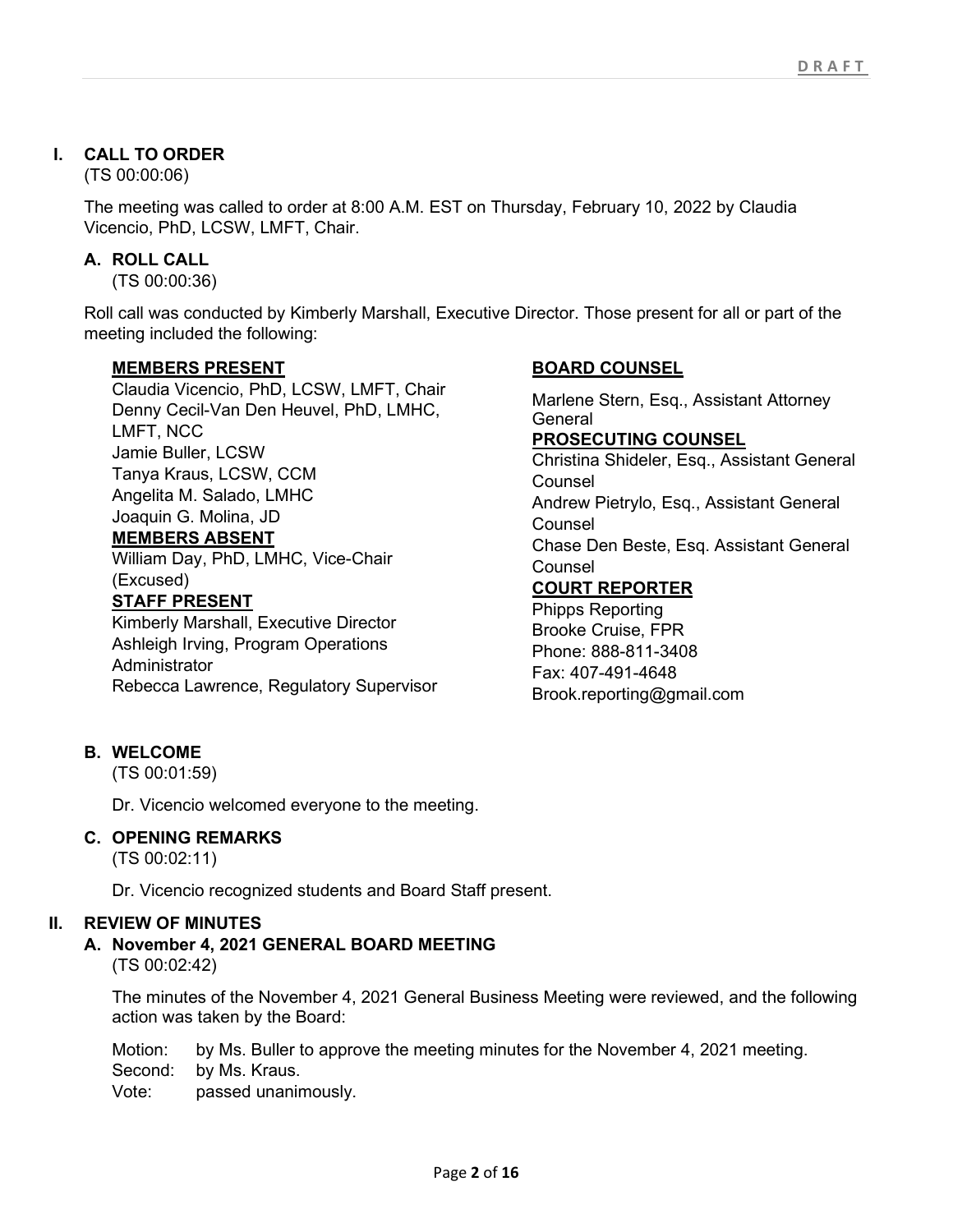## III. New Business

#### A. Executive Director Recommendation

#### (TS 00:03:20)

Dr. Vicencio introduced Kimberly Marshall as the Department's recommendation for Executive Director.

Motion: by Ms. Buller to approve Kimberly Marshall as the new Executive Director.<br>Second: by Dr. Cecil-Van Den Heuvel. by Dr. Cecil-Van Den Heuvel. Vote: passed unanimously.

## IV. DISCIPLINARY PROCEEDINGS

#### A. Settlement Agreement

## i. Kimberly Smith Benson, Licensed Mental Health Counselor, Case No. 2018-18844 (PCP: Buller, Barlow & Gray)

Represented by Counsel (TS 00:04:03)

When first called, Ms. Benson was present and sworn in by the court reporter. She was represented by Ricky Strong. Ms. Buller was recused due to participation on the probable cause panel.

(TS 00:04:39): Mr. Den Beste presented the case before the Board with the following allegations:

Count I - violation of section 491.009(1)(r), Florida Statutes (F.S.) 2012-2017 – Failing to meet the minimum standards of performance in professional activities when measured against generally prevailing peer performance.

#### The department recommends the following penalties:

- Fine of \$2,500.00 to be paid within two years from the date of Final Order
- Costs of \$2,500.00 to be paid within two years from date of Final Order
- 15 Hours of continuing education in BPD and DBT- completed within two years of Final Order
- Two years of probation

(TS 00:13:25): Following discussion, the following action was taken:

Motion: by Dr. Cecil-Van Den Heuvel to accept agreement. Second: by Ms. Salado. Vote: passed unanimously.

ii. Jeffrey Frank, Licensed Clinical Social Worker, Case No. 2018-28005 (PCP: Kraus & Gray) Represented by Counsel (TS 00:13:40)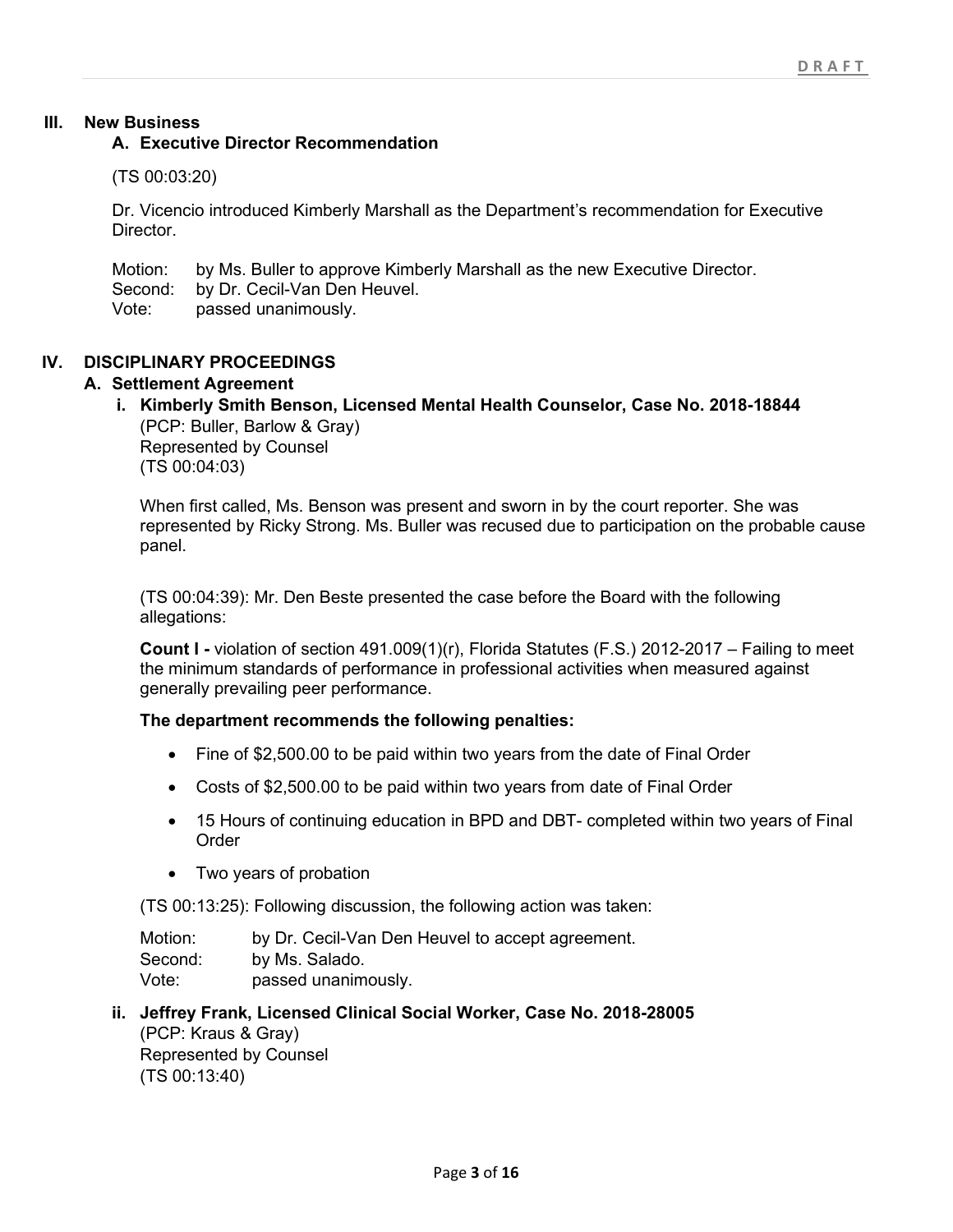Mr. Frank's attorney made a request for a continuance due to his desire to attend and his required appearance at a federal trail.

After discussion, the Board took the following action:

| Motion: | by Ms. Buller to approve the request for continuance of case. |
|---------|---------------------------------------------------------------|
| Second: | by Ms. Salado.                                                |
| Vote:   | passed unanimously.                                           |

## iii. Krystal I. Garmon, Licensed Mental Health Counselor, Case No. 2020-05861 (PCP: Gray and Kraus) (TS 00:14:46)

Ms. Garmon was present and sworn in by the court reporter. She was represented by Lance Leider, Esq. Ms. Kraus was recused due to participation on the probable cause panel.

(TS 00:15:47 – TS 00:42:30) Ms. Shideler presented the case before the Board with the following allegations: Count I - Violation of section 491.009(1)(r), Florida Statutes (2019)-Failing to meet minimum standards of performance ion professional activities when measures against generally prevailing peer performance.

#### The department recommends the following penalties:

- Reprimand license to practice
- Fine of \$1,000.00 to be paid within one year from the date of Final Order
- Costs of \$3,000.00 to be paid within one year from the date of Final Order
- Continuing Education: 10 hours in Ethics, 8 hours in Laws and Rules to be completed withing one year from the date of Final Order
- Use Emotional Support Animal (ESA) documentation in Settlement Agreement for future Emotional Support Animal (ESA) letters

Following discussion, the following action was taken:

Motion: by Dr. Cecil-Van Den Heuvel to deny agreement. Motion withdrawn by Dr. Cecil-Van Den Heuvel. Motion: by Ms. Buller to accept Department terms in settlement agreement Second: by Dr. Cecil-Van Den Heuvel Vote: passed unanimously.

#### iv. Bonnie J. Wells, Licensed Clinical Social Worker, Case No. 2018-282240 (PCP: Barlow and Cecil- Van Den Heuvel) Represented by Counsel

(TS 00:43:00)

Ms. Wells was not present. She was represented by Lance Leider. Dr. Cecil Van Den Heuvel was recused due to participation on the Probable Cause Panel.

A Voluntarily Relinquishment was submitted regarding this case by Lance Leider.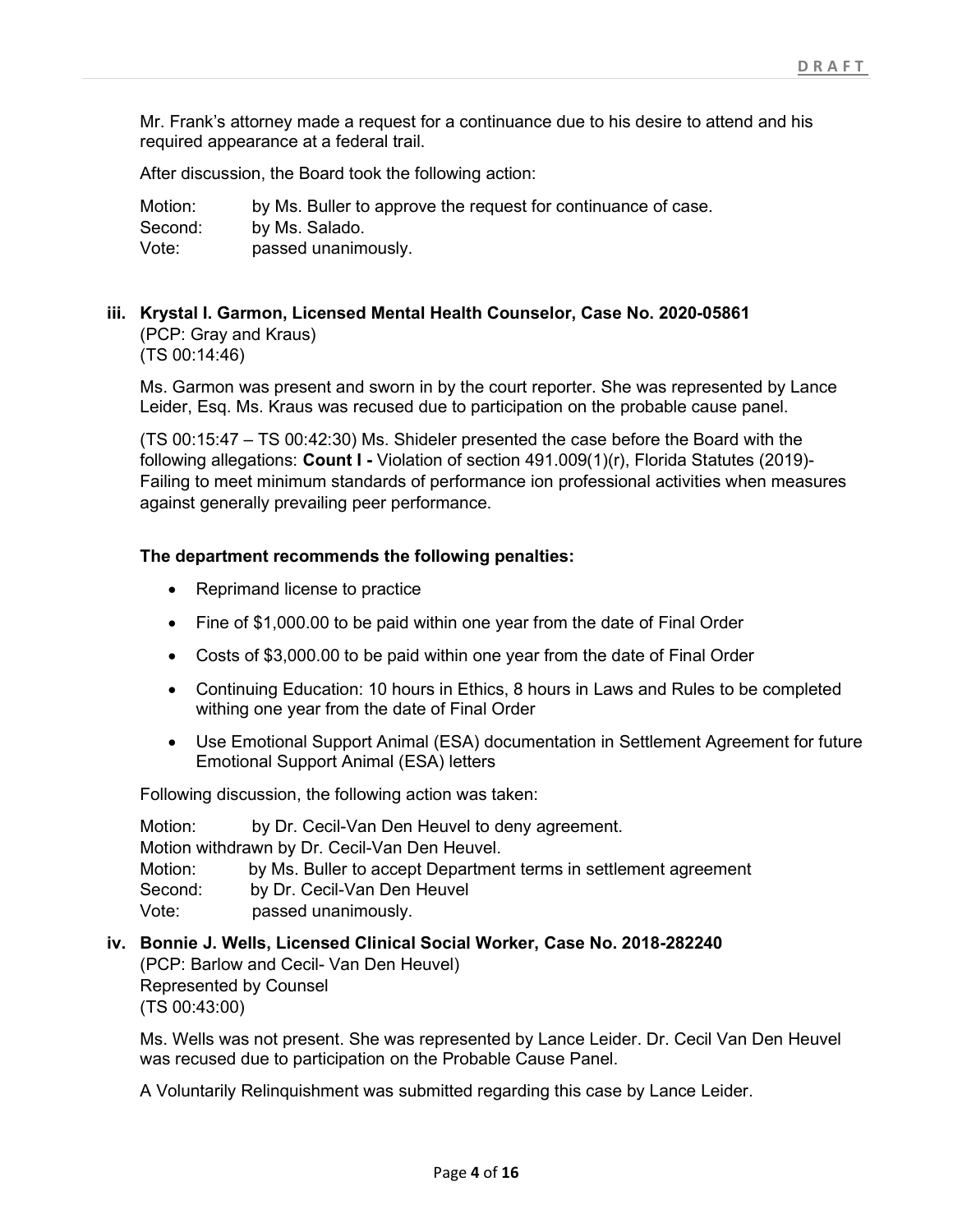## The Department recommends acceptance of relinquishment.

Following discussion, the following action was taken:

Motion: by Ms. Buller to accept the departments recommendation to accept the voluntary relinquishment. Second: by Ms. Salado.

Vote: passed unanimously.

v. Elisabeth S. Dupree, Licensed Clinical Social Worker, Case No. 2019-33544 (PCP: Buller & Roberts) (TS 00:44:27)

Ms. Dupree was not present and sworn in by the court reporter. She was not represented by counsel. Ms. Buller was recused due to participation on the Probable Cause Panel.

(TS 00:45:28) Mr. Den Beste presented the case before the Board with the following allegations:

Count I- Violation of section 491.009(1)(r), Florida Statutes (2017-2018)- Failing to meet minimum standards of performance in professional activities when measured against generally prevailing peer performance.

The Department recommends the following penalties:

- Letter of Concern will be issued to respondent's license
- Fine of \$3,000.00 to be paid within three years from date of Final Order, with \$1,000 paid per year
- Costs of \$2,500.00 to be paid within three years from date of Final Order, with \$750 paid per year
- Continuing Education: 6 hours Laws and Rules, 6 hours Ethics and Boundaries, 6 hours of Treating patients with Potential Diagnosis
- Personality disorder to be completed within one year
- Costs= \$2,341.53 to be paid within three years with \$750 paid per year

Following discussion, the following action was taken:

| Motion: | by Dr. Cecil-Van Den Heuvel to continue to next meeting May 12, 2022 for |
|---------|--------------------------------------------------------------------------|
|         | appearance of Ms. Dupree.                                                |
| Second: | by Ms. Kraus.                                                            |
| Vote:   | passed unanimously.                                                      |

## B. Informal Hearing

i. Ysabel Yolanda Narro Llanes, Registered Mental Health Counselor Intern, Case No. 2020- 23028

(PCP: Shyers, Kraus and Gray) Represented by Counsel

(TS 00:48:52)

Ms. Llanes was not present and sworn in by the court reporter. She was represented by Taylor Naughton. Ms. Kraus was recused due to participation on the Probable Cause Panel.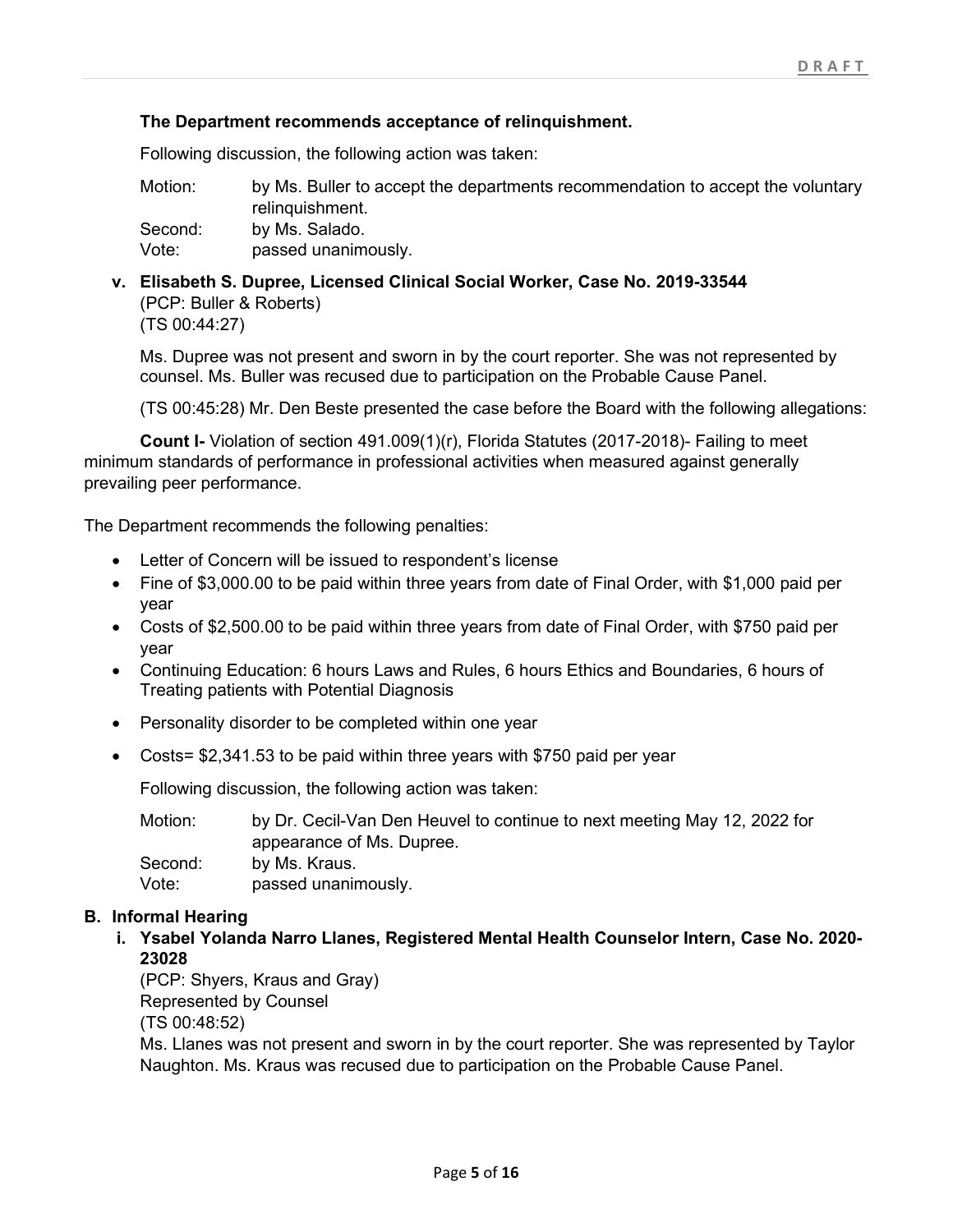(TS 00:50:42) Ms. Shideler presented the case before the Board with the following allegations: violation of section 491.009(1)(w), Florida Statutes, through a violation of section 491.0149(2)(b) -Failing to include the words "registered mental health counselor intern" on all promotional materials.

#### After discussion, the Board took the following action:

| Motion: | by Ms. Buller to accept the investigative report into evidence, find that the<br>respondent was properly served and elected this informal hearing                                    |
|---------|--------------------------------------------------------------------------------------------------------------------------------------------------------------------------------------|
| Second: | by Dr. Cecil-Van Den Heuvel.                                                                                                                                                         |
| Vote:   | passed unanimously.                                                                                                                                                                  |
| Motion: | by Ms. Buller to adopt the findings of fact as set forth in the administrative<br>complaint, and to adopt the conclusion of law and find that the case violates the<br>Practice Act. |
| Second: | by Dr. Cecil-Van Den Heuvel.                                                                                                                                                         |
| Vote:   | passed unanimously                                                                                                                                                                   |

#### The Department recommends the following penalties:

- Reprimand license of respondent
- Administrative Fine of \$1000.00 to be paid within one year
- CE's 6 hours Laws and rules within 90 days

#### After discussion, the Board took the following action:

| Motion: | by Ms. Buller to accept Department recommendation |
|---------|---------------------------------------------------|
| Second: | by Dr. Cecil-Van Den Heuvel.                      |
| Vote:   | Passed unanimously.                               |

#### The Department requests costs in the amount of:

**\$3,018.55 within one year** 

Motion: by Dr. Cecil-Van Den Heuvel to accept costs Second: by Ms. Buller. Vote: Passed unanimously.

## C. DETERMINATION OF WAIVER

i. Fernando R. Gautier, Registered Clinical Social Worker Intern, Case No. 2020-35777 (PCP: Gray, Shyers, and Kraus) Pro SE (TS 01:01:47)

Continued to May 12, 2022, meeting.

ii. Lewis J. Rodenbaugh, Registered Clinical Social Worker Intern, Case No. 2021-03328 (PCP: Gray, Shyers, and Kraus) Pro Se (TS 01:02:26)

Continued to May 12, 2022, meeting.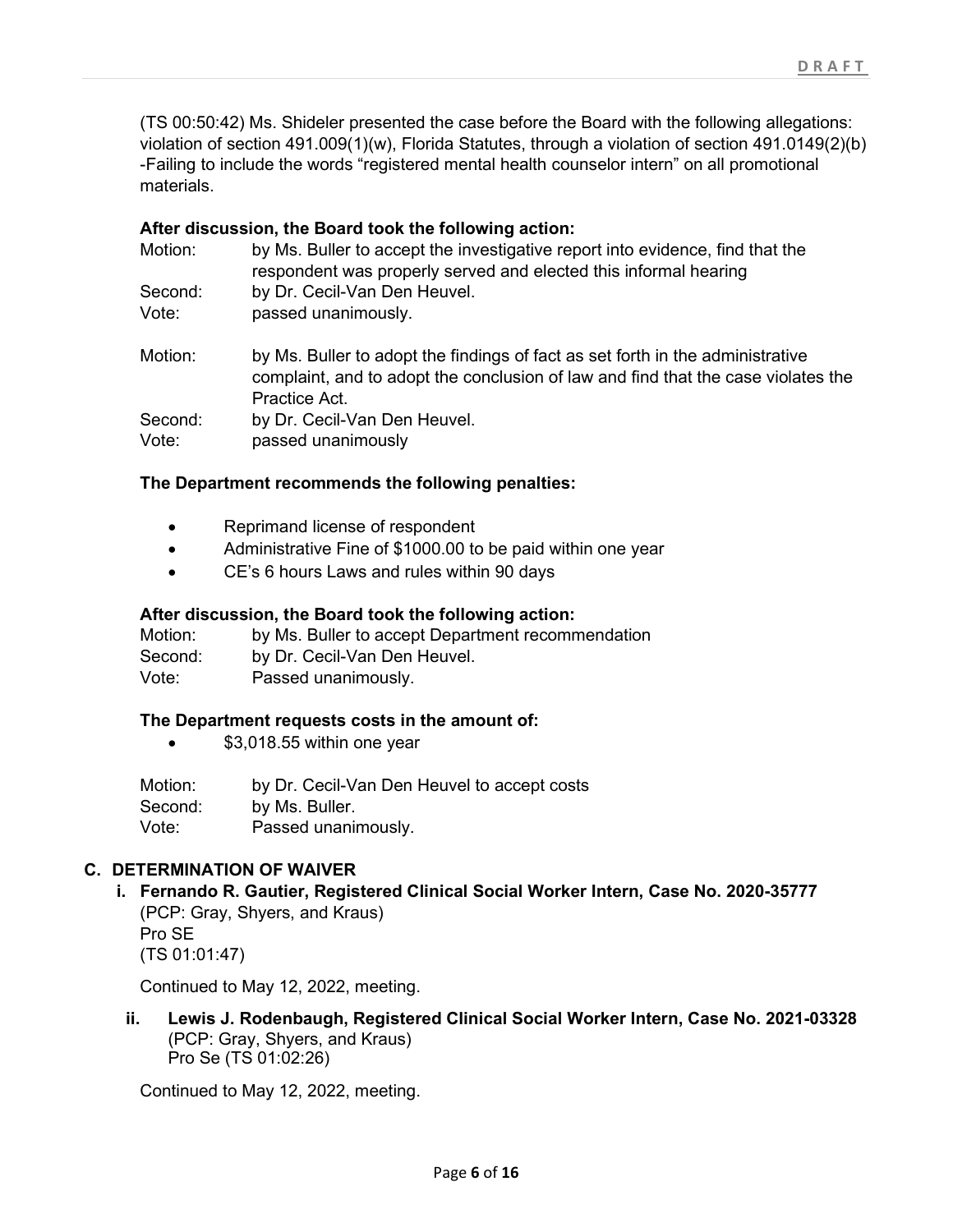### iii. Patricia K. Bush, Licensed Mental Health Counselor, Case No. 2020-28246 (PCP: Day and Barlow)

Pro Se (TS 01:02:44)

Ms. Bush was present and sworn in by the court reporter. She was not represented by counsel.

Mr. Den Beste presented the case before the Board with the following allegations:

Count I – Violation of section 456.072(1)(c), Florida Statutes (2020)- failing to report crime of fraud

Count II- Violation of section 456.072 (1)(II), Florida Statutes (2020)- failing ti report felony crime of health care fraud

Count III- Violation of section 456.072(1)(x), Florida Statutes (2020)- failing to report to the Board within 30 days a crime in any jurisdiction

#### After discussion, the Board took the following action:

Motion: by Ms. Buller to accept the investigative report into evidence, find that the respondent was properly served and elected this informal hearing, and adopt the findings as set forth administrative complaint.

Second: by Dr. Cecil-Van Den Heuvel.

Vote: passed unanimously.

- Motion: by Ms. Buller to adopt the conclusion of law and find that the case violates the Practice Act.
- Second: by Dr. Cecil- Van Den Heuvel
- Vote: passed unanimously

## The department recommends the following penalties:

- Revocation of license
- Fine \$12,000 to be paid within one year

After discussion, the Board took the following action:

- Motion: by Ms. Buller to accept Department's recommendation.
- Second: by Ms. Kraus.

Vote: 5/1-Dr. Molina opposed.

#### The department request costs in the amount of:

- \$726.68 to be paid within one year
- Motion: by Ms. Kraus to approve

Second: by Ms. Buller.

Vote: 5/1-Dr. Molina opposed.

iv. Hector Alvarez, Licensed Clinical Social Worker, Case No. 2021-02574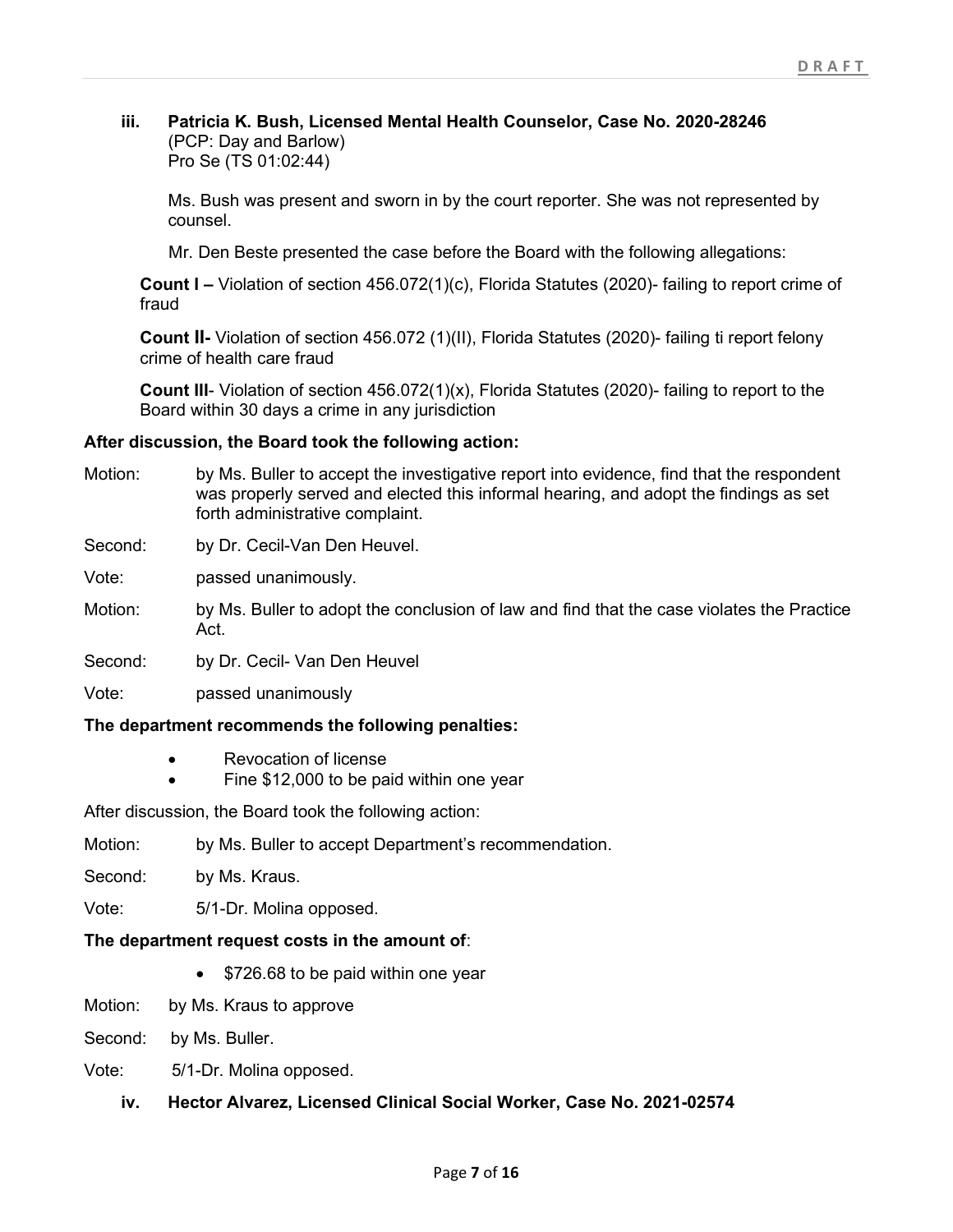(PCP: Day and Barlow)

Pro Se (TS 01:25:05)

Continued to May 12, 2022, meeting.

## D. VOLUNTARY RELINQUISHMENT

i. Anthony P. Lerie, Licensed Mental Health Counselor, Case No. 2021-06883 (PCP: Waived) Pro Se (TS 01:25:43)

Motion and Vote for Mr. Lerie are with Crystal Alfonso due to PCP being waived

#### ii. Joshua Kates, Licensed Clinical Social Worker, Case No. 2019-32930

(PCP: Barlow and Cecil-Van Den Heuvel) Represented by Counsel (TS 01:26:54)

#### Following discussion, the Board took the following action:

Motion: by Ms. Buller to accept voluntary relinquishment.

Second: by Ms. Kraus

Vote: passed unanimously

iii. Neil B. Keen, Licensed Mental Health Counselor, Case No. 2019-12337 (PCP: Buller, Barlow, and Gray) (TS 01:27:09) Pro Se

#### After discussion, the Board took the following action:

Motion: by Dr. Cecil-Van Den Heuvel to accept the voluntary relinquishment

Second: by Ms. Kraus

Vote: passed unanimously

iv. Crystal B. Alfonso, Registered Mental Health Counselor Intern, Case No. 2021-30974 (PCP: Waived) (TS 01:25:43) Pro Se

#### After Discussion, the Board took the following action:

Motion: by Ms. Buller to accept voluntary relinquishment for Anthony Lerie and Crystal Alfonso

Second: by Dr. Cecil-Van Den Heuvel

Vote: passed unanimously

## V. PROSECUTOR'S REPORT

Andrew Pietrylo, Assistant General Counsel (TS 01:27:37)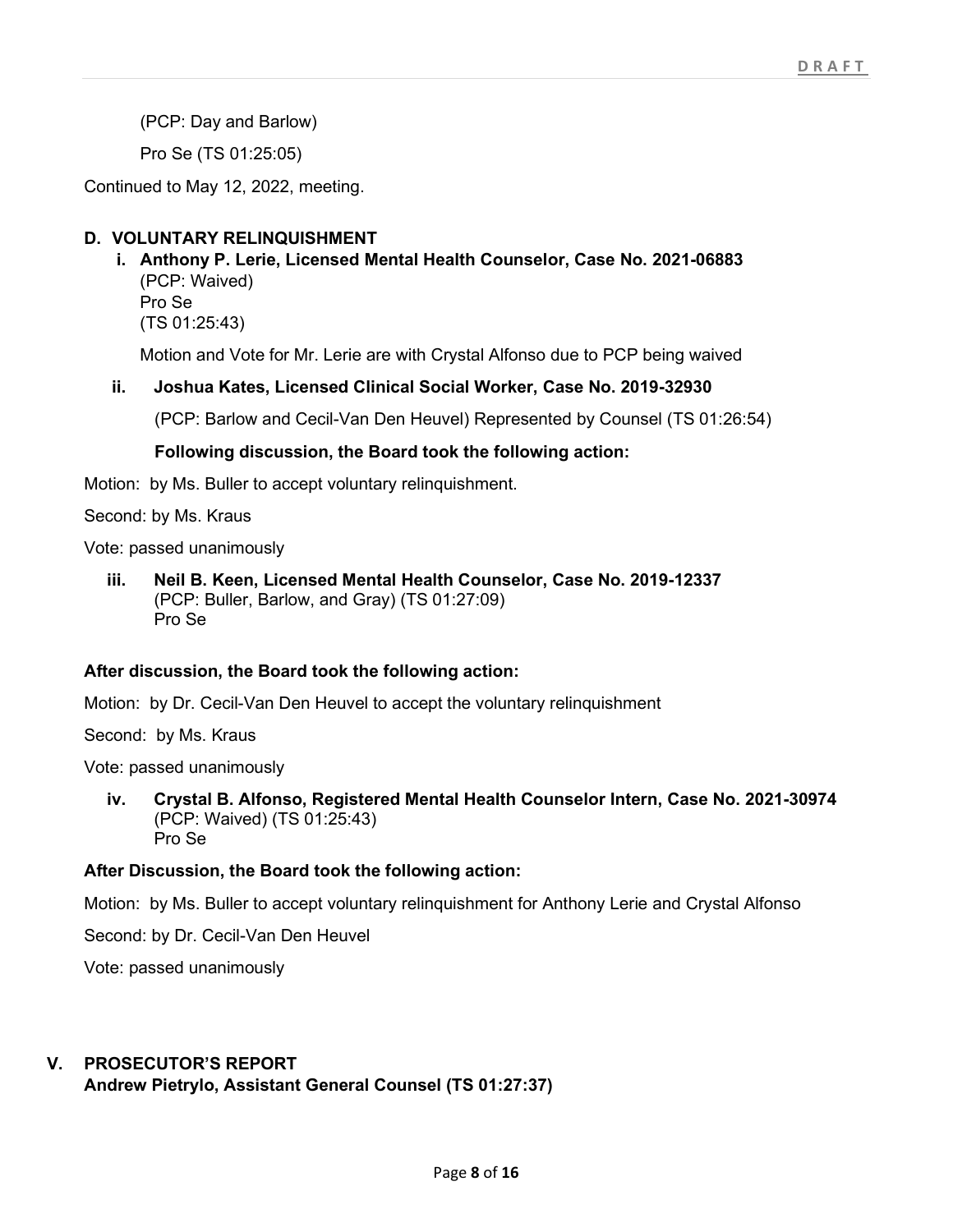| <b>Case Status</b>                                                 | Report<br>8/3/2021 | Report 10/19/2021 | Report 1/19/2022 |
|--------------------------------------------------------------------|--------------------|-------------------|------------------|
| Total cases open/active<br>in Prosecution Services:                | 105                | 89                | 86               |
| Cases in Emergency<br><b>Action Unit:</b>                          | n/a                | n/a               | 9                |
| Cases under legal<br>review:                                       | 35                 | 25                | 24               |
| Cases awaiting<br>supplemental<br>investigation/expert<br>opinion: | n/a                | 6                 | $\overline{7}$   |
| Cases with PCP<br>recommendation:                                  | 32                 | 22                | 8                |
| Cases where probable<br>cause has been found:                      | $\overline{7}$     | 7                 | 5                |
| Cases where DOAH has<br>been requested:                            | 17                 | 18                | 26               |
| Cases pending before<br>DOAH:                                      | 1                  | 1                 | 1                |
| Cases on Board meeting<br>agendas:                                 | 9                  | 8                 | 14               |
| Cases on appeal:                                                   | 0                  | 1                 | 1                |
| Cases older than one<br>year:                                      | 49                 | 34                | 29               |

Motion: by Ms. Buller to continue prosecution of cases one year and older. Second: by Dr. Cecil-Van Den Heuvel. Vote: passed unanimously.

## Break 9:32

#### Back 9:43

## VI. APPEARANCES

## A. Motion for Request to appear

## i. Carolyn Luisa Stewart

(TS 01:32:28)

Ms. Stewart was not present and sworn in by the court reporter. She was not represented by counsel. The applicant is before the Board to request reinstatement of her license after voluntarily relinquishing in 2006 to avoid discipline.

#### After discussion, the following action was taken:

| Motion: | by Ms. Buller to deny request to reapply |
|---------|------------------------------------------|
| Second: | by Ms. Kraus                             |
| Vote:   | passed unanimously.                      |

#### B. Application for Registered Mental Health Counselor Intern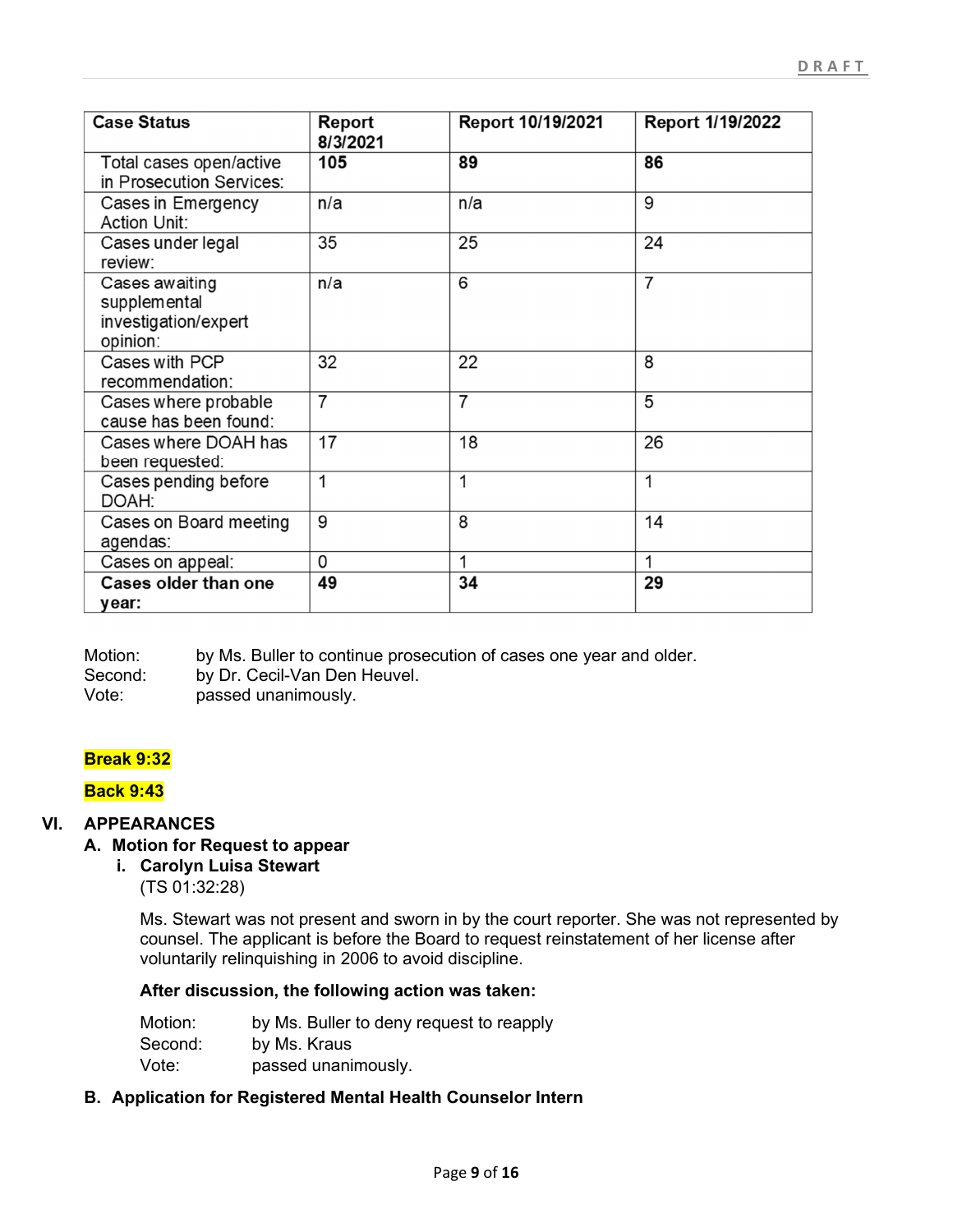## i. Pietro Dalia

(TS 01:37:17)

Mr. Dalia was present and sworn in by the court reporter. He was not represented by counsel. This application is before the Board for Criminal History and discipline in California.

(TS 01:38:00) Mr. Dalia mentioned an incident in 2013 back in California. He was a substitute teacher for eighth graders, he opened a text message with inappropriate material in front of a student. The student took his cell phone and showed the message to other students in the classroom. (2014) Penal code 2882 (a) was violated, showing harmful material to seduce a minor. Mr. Dalia's licensed were revoked. Since then, Mr. Dalia has completed the requirements to rehabilitate himself.

#### Following discussion, the following action was taken:

| Motion: | by Ms. Kraus to approve the application. |
|---------|------------------------------------------|
| Second: | by Ms. Salado.                           |
| Vote:   | 5/1-Dr. Cecil-Van Den Heuvel Opposed     |

#### ii. Jennifer Husar

(TS 01:47:10)

Ms. Husar was not present or represented by counsel. Her application was reviewed by the board for a previous denial twice in relation to affirmative answers to health history questions. She also incorrectly answered the question on her application indication whether she had been previously denied licensure. Applicant has received PRN evaluation

#### Following discussion, the following action was taken:

| Motion: | by Dr. Cecil-Van Den Heuvel to approve contingent of receipt of updated |
|---------|-------------------------------------------------------------------------|
|         | supervisor letter and PRN report submitted within 30 days.              |
| Second: | by Ms. Kraus.                                                           |
| Vote:   | passed unanimously.                                                     |

## C. Application For Licensed Mental Health Counselor

#### i. Doris Aline Murray

(TS 01:53:14)

Ms. Murray was not present to be sworn in by the court reporter. She was not represented by counsel. This application is before the Board for previous denial for disciplinary history in Ohio.

#### Following discussion, the following action was taken:

| Motion: | by Ms. Buller to require appearance at one of the next two board meetings. |
|---------|----------------------------------------------------------------------------|
| Second: | by Dr. Cecil-Van Den Heuvel                                                |
| Vote:   | passed unanimously.                                                        |

#### ii. Patrick McCawley (TS 01:56:05)

Mr. McCawley was present and sworn in by the court reporter. He was not represented by counsel. This application is before the Board for an affirmative answer to criminal history questions.

(TS 01:56:38) Mr. McCawley brough to the Boards attention his actions to provide all of the supporting court documents for his criminal history. Carlos Albizu (1995- 2003)- has failed to submit the information from the education discipline.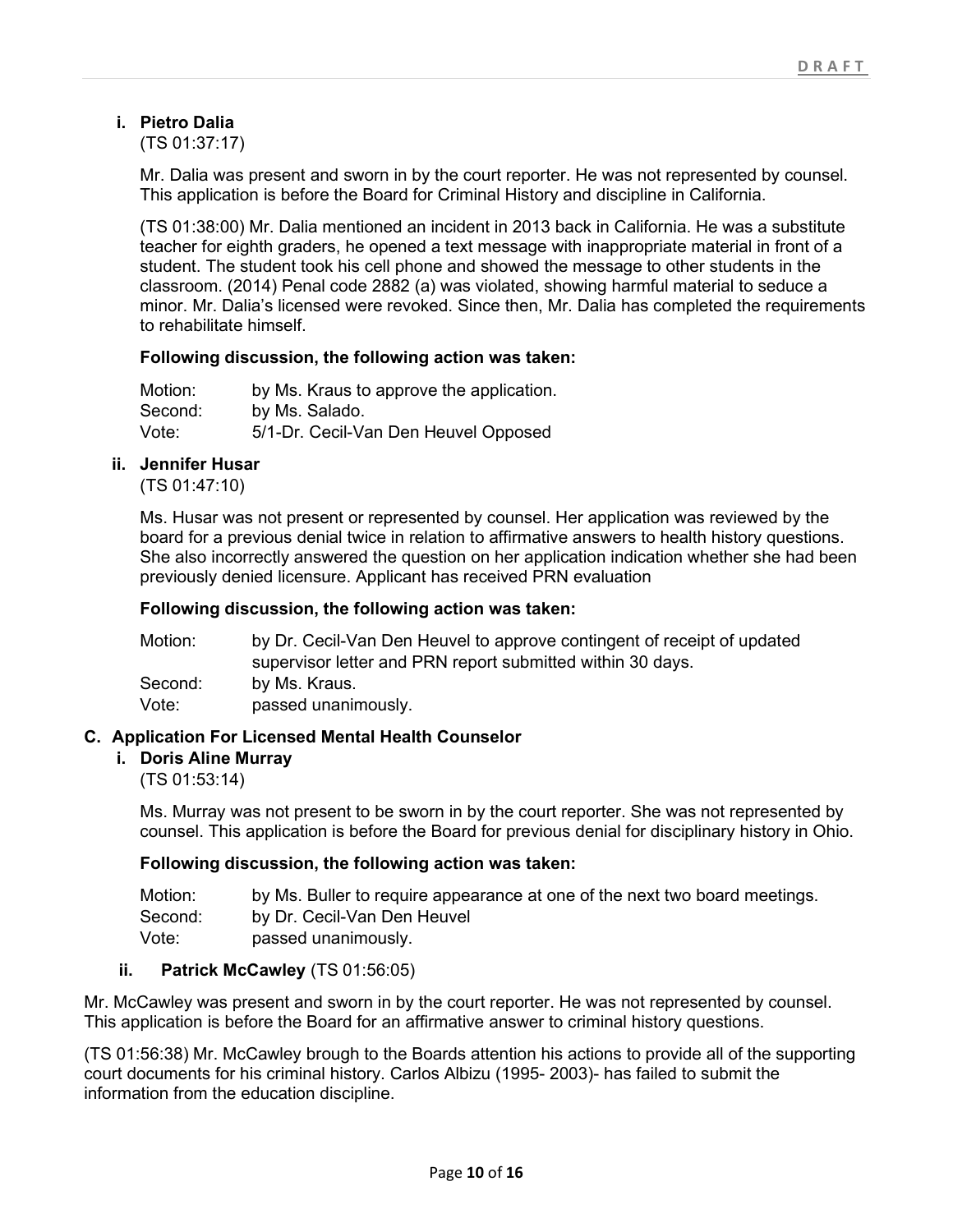#### Following discussion, the following action was taken:

Motion: by Dr. Cecil-Van Den Heuvel to approve the application Second: by Dr. Vicencio. Vote: passed unanimously

#### iii. Liosmay Collier (TS 01:59:33)

Ms. Collier was present and sworn in by the court reporter. She was not represented by counsel. This application is before the Board for discipline on a license in another state. Applicant failed to report discipline on intern application.

(TS 01:59:45) Ms. Collier stated she was administering a standardized test and was seen reading a test question for a student. When such test is administered, you are not allowed to talk, Ms. Collier admitted she did read the test question for the student. Her teaching license were suspended for 6 months, this information was left off her intern application because she did not know since this was a different career path, she had to disclose this information. Ms. Collier told her supervisor this information and immediately reported it to the Board.

#### Following discussion, the following action was taken:

| Motion: | by Dr. Molina to approve the application |
|---------|------------------------------------------|
| Second: | by Ms. Kraus                             |
| Vote:   | passed unanimously                       |

#### iv. Brandee Lee Jones (TS 02:02:17)

Ms. Jones was present and sworn in by the court reporter. She was not represented by counsel. This application is before the Board for an affirmative answer to the health history questions.

(TS 02:03:07) Ms. Jones was diagnosed with severe depression.

#### Following discussion, the following action was taken:

Motion: by Ms. Buller to approve application Second: by Ms. Kraus Vote: passed unanimously

#### D. Application For Registered Clinical Social Worker Intern

i. Nicole Elizabeth Smith (TS 02:03:56)

Ms. Smith was present and sworn in by the court reporter. She was not represented by Counsel. This application is before the Board for an affirmative answer to the health history and criminal history questions, was requested to attend next board meeting from previous meeting.

(TS 02:04:44) Ms. Smith made a statement to the Board confirming her DUI's she received (2012- 2013). Received treatment from Naples since September 28, 2016. Ms. Smith stated she has been sobered for five years.

#### Following discussion, the following action was taken:

- Motion: by Ms. Buller to approve application
- Second: by Ms. Salado.
- Vote: passed unanimously.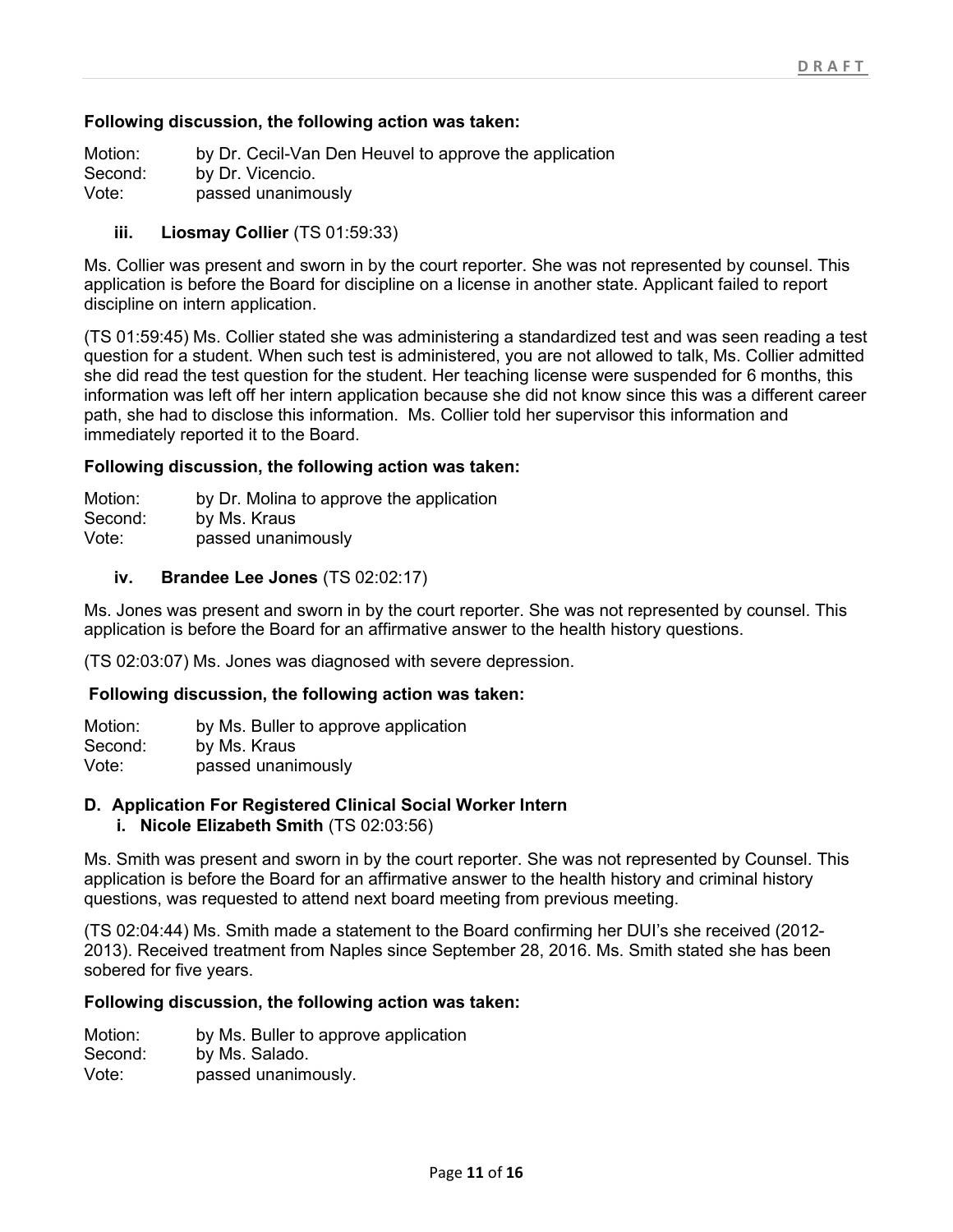## E. Application For Licensed Clinical Social Worker

## i. Carol April Brown aka Destini Hamilton

(TS 02:07:30)

Ms. Brown was not present to be sworn in by the court reporter. She was not represented by counsel. This application is before the Board for review of foreign education completed in the U.K.

## Following discussion, the following action was taken:

Motion: by Ms. Buller to deny application due to being incomplete - lacking semester hour evaluation.

Second: by Dr. Cecil-Van Den Heuvel.

Vote: passed unanimously.

#### ii. Antoinette Wilson (TS 02:15:24)

Ms. Wilson was present and sworn in by the court reporter. She was not represented by counsel. This application is before the Board for an affirmative answer to health history questions.

(TS 02:16:12) Ms. Wilson stated she is open and honest about her mental health.

#### Following discussion, the following action was taken:

| Motion: | by Ms. Buller to approve application contingent on receipt of treatment provider         |
|---------|------------------------------------------------------------------------------------------|
|         | evaluation summarizing diagnosis, treatment, and prognosis and safety to practice within |
|         | 6 months from Mental Health Provider to be reviewed and approved by Ms. Kraus.           |
| Second: | by Dr. Vicencio                                                                          |
| Vote:   | passed unanimously                                                                       |

Applicant is willing to waive 90 days to obtain requested information from applicant's healthcare provider.

iii. Amanda Rivera (TS 02:27:52)

Ms. Rivera was not present to be sworn in by the court reporter. She was not represented by counsel. This application is before the Board for an affirmative answer to the health history questions.

## After discussion, the Board took the following action:

Motion: by Ms. Buller to require appearance at one of the next two meetings Second: by Ms. Salado Vote: passed unanimously

The Board would like more comprehensive and thorough evaluation summarizing diagnosis, treatment, and prognosis and safety to practice, if treatment continued.

iv. Jamie Born (TS 02:31:34)

Ms. Born was not present to be sworn in by the court reporter. She was not represented by counsel. This application is before the Board for an affirmative answer to the criminal history questions and discipline on another license.

#### After discussion, the Board took the following action:

| Motion: | by Ms. Buller to require appearance at one of the next two meetings. |
|---------|----------------------------------------------------------------------|
| Second: | by Dr. Cecil-Van Den Heuvel                                          |
| Vote:   | passed unanimously                                                   |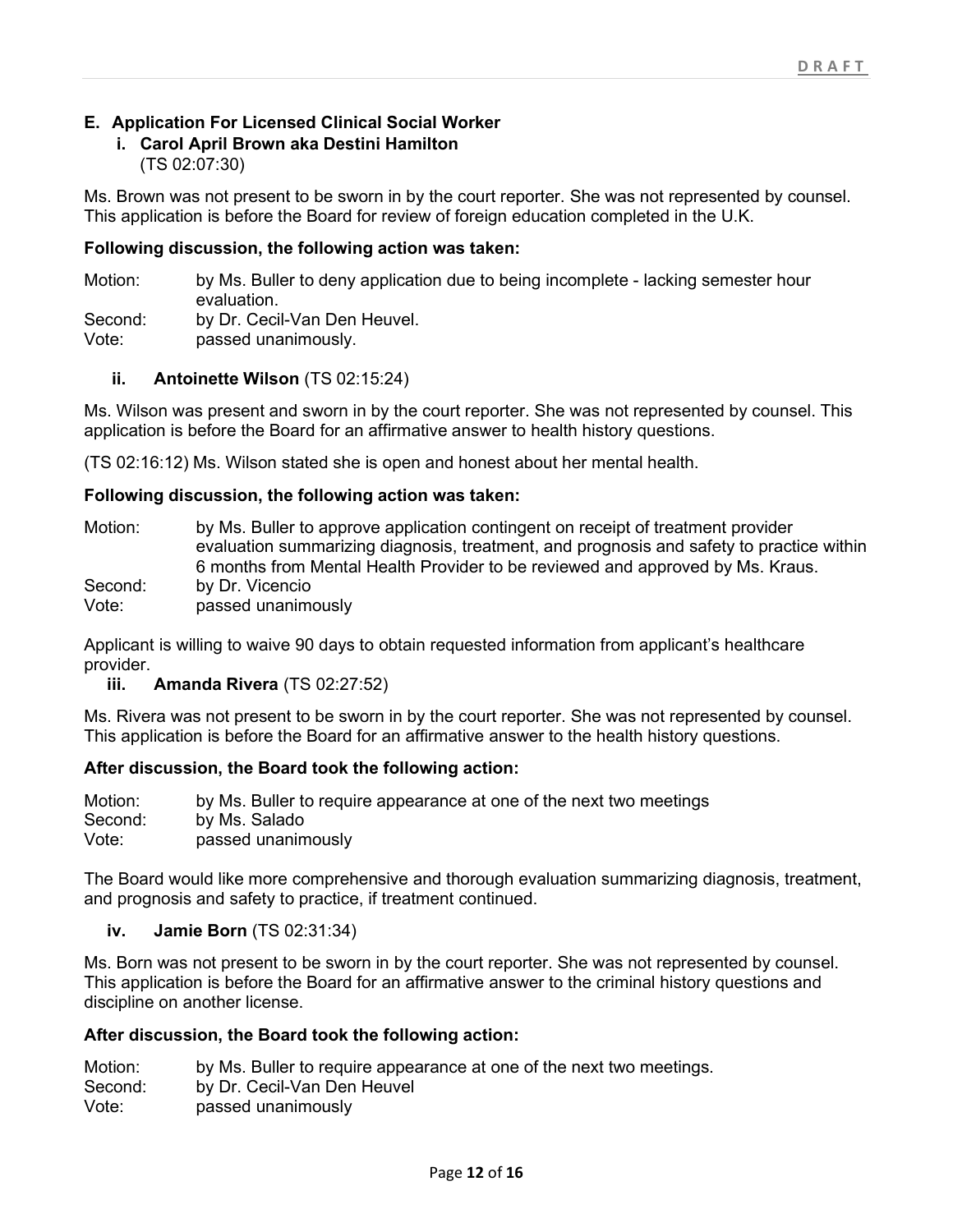## v. Michelle Cwanger (TS 02:33:21)

Ms. Cwanger was not present to be sworn in by the court reporter. She was not represented by counsel. This application is before the Board for review of alternate experience. Applicant's supervisor is deceased. Ms. Cwanger submitted a letter from Human Resources stating that she was receiving experience from supervisor before he passed.

#### After discussion, the Board took the following action:

Motion: by Ms. Salado to approve application. Second: by Ms. Buller Vote: passed unanimously

#### vi. Nicole Neufeld (02:33:40)

Ms. Neufeld was present and sworn in by the court reporter. She was not represented by counsel. This application is before the Board for review of alternate experience. Applicant has experience from an LPC/MFT in another state.

(TS 02:35:40) Ms. Neufeld stated that the rules are different in the state of Washington.

Applicant will withdraw application reapply once experience hours are complete.

#### After discussion, the Board took the following action:

Motion: by Dr. Cecil-Van Den Heuvel to accept withdrawal of application Second: by Ms. Salado Vote: passed unanimously

#### VII. RULES DISCUSSION

#### A. 64B4-7.001, Requirement to Hold Oneself as Qualified to Practice Juvenile Sex Offender Therapy (TS 02:52:50)

Ms. Stern presented changes to above rule for discussion.

#### After discussion, the Board took the following action:

Motion: by Ms. Kraus to approve contingent on changes discussed. Second: by Ms. Buller. Vote: passed unanimously

#### SERC Questions

Will the proposed rule amendments have adverse impact on small business and be likely to directly or indirectly increase regulatory costs to any entity including government in excess of \$200,000 in the aggregate in Florida within one year after implementation?

> Motion: by Ms. Buller that the proposed rule amendments would cause no impact over \$200,000 in the aggregate in Florida within one year of these rules being filed. Second: by Dr. Cecil- Van Den Heuvel. Vote: passed unanimously.

Should a violation of this rule or any part of this rule be designated as a minor violation?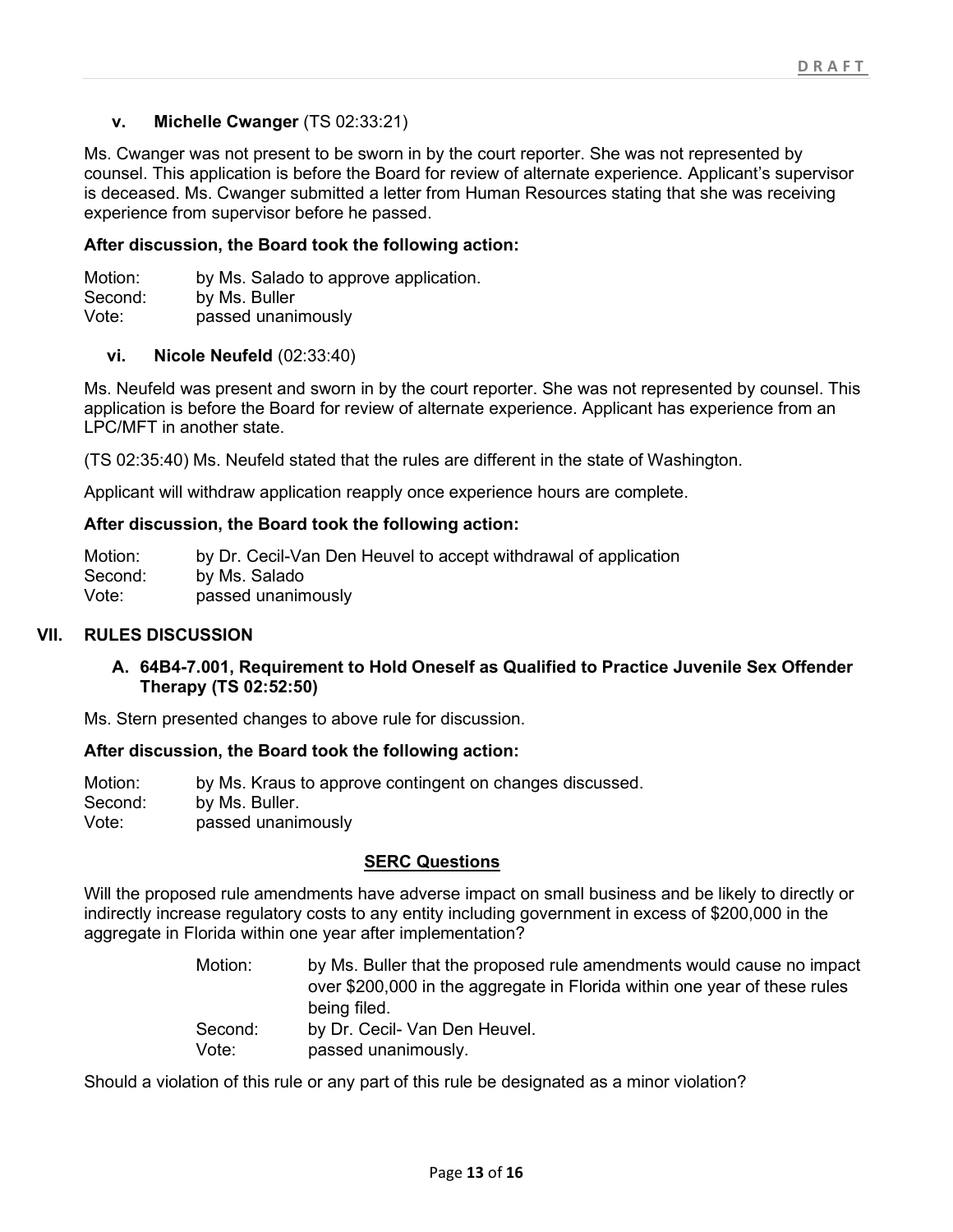| Motion: | by Ms. Buller that no part of this rule or a violation of this rule should be |
|---------|-------------------------------------------------------------------------------|
|         | designated as a minor violation                                               |
| Second: | by Ms. Kraus                                                                  |
| Vote:   | passed unanimously.                                                           |

Would a Sunset provision be applicable to this Rule?

| Motion: | Ms. Buller that rule does not need a sunset provision. |
|---------|--------------------------------------------------------|
| Second: | by Dr. Vicencio.                                       |
| Vote:   | passed unanimously.                                    |

#### VIII. OTHER BUSINESS

#### A. RATIFICATION LISTS

(TS 03:06:16)

## i. LICENSE NUMBERS ISSUED

The Board members tabled this to next meeting May 12, 2022

#### ii. APPROVED CONTINUING EDUCATION PROVIDERS

The Board tabled this to next meeting May 12, 2022

#### iii. COMMITTEE OF ONE ACTIONS

The Board tabled this to next meeting May 12, 2022

#### iv. EXEMPTION APPLICATIONS

The Board tabled this to next meeting May 12, 2022

#### IX. REPORTS

(TS 03:07:00)

A. BOARD CHAIR REPORT

No report.

B. BOARD VICE-CHAIR REPORT

Absent- nothing to report

#### C. Board Members (TS 03:07:08)

i. ASWB Initiative to Release Examination Performance Data, Jamie Buller

Ms. Buller discussed the information provided regarding the summit as FYI. ASWB will be breaking down the details of those that take the exam.

- ii. Virgil-Expert Help for Total Mental Health (TS 03:08:00)
- Dr. Cecil-Van Den Heuvel brought up online nationwide services, such as "Betterhelp" or "Virgil"

#### D. EXECUTIVE DIRECTOR REPORT

(TS 03:12:02)

#### i. FINANCIAL REPORT

Ms. Marshall provided the financial report in the meeting material for review.

#### ii. LEGISLATIVE UPDATES (TS 03:12:31)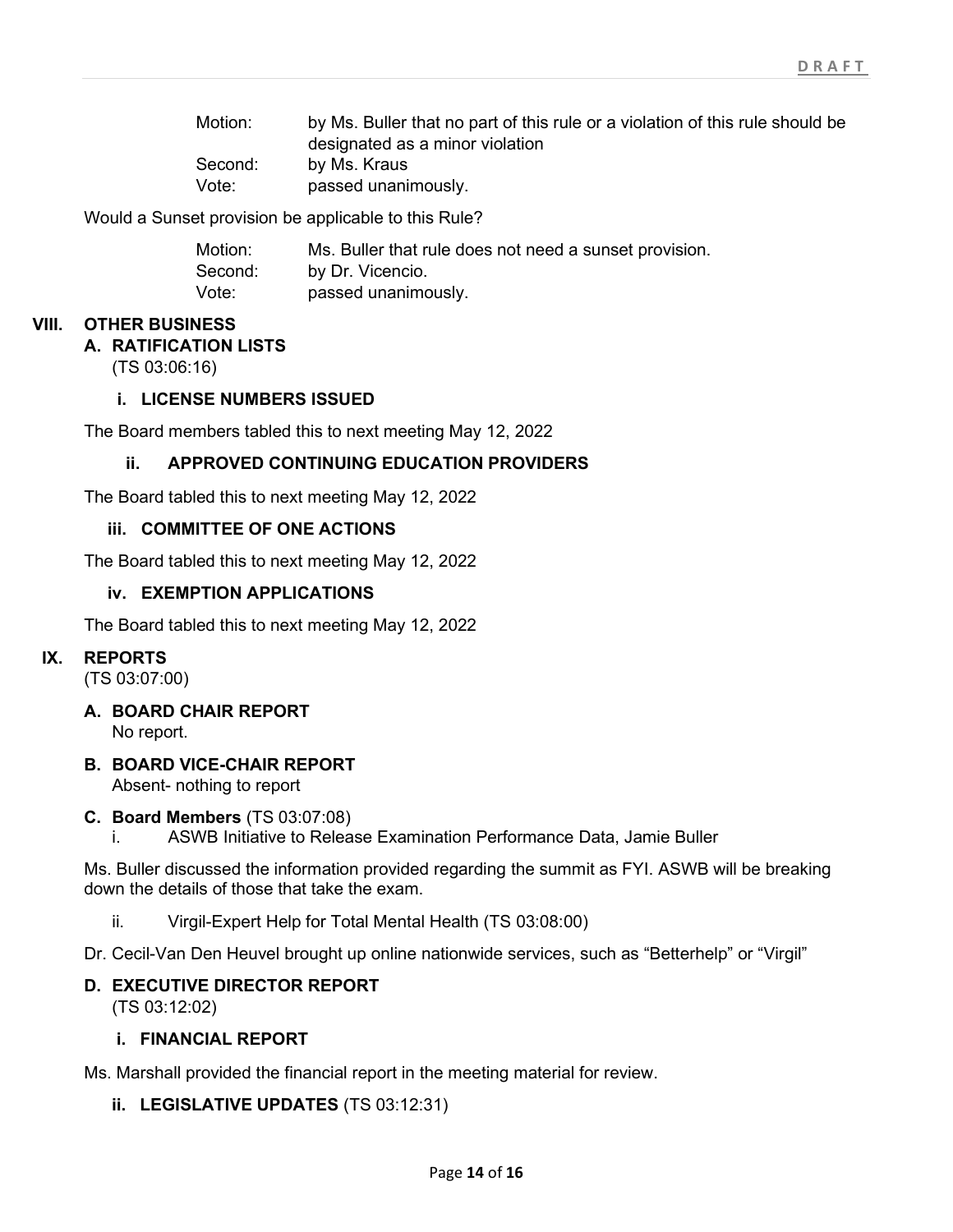The Compact bill is moving through committees smoothly.

## iii. Interns Expiring March 31, 2022 (TS 03:12:57)

Ms. Irving recognized Tonya Williams, Regulatory Specialist II, as the delegated staff member to process hardship extension applications. There are currently 5,094 active interns set to expire on March 31, 2022. Ms. Marshall plans to continue communication with interns via email and the website.

#### iv. Barry University Presentation (TS 03:14:35)

Ms. Salado and Ms. Irving presented to the students of Barry University, regarding on the licensing process as well as the coursework required for licensure. The presentation was a success, and they look forward to presenting together again.

#### E. BOARD COUNSEL REPORT

(TS 03:15:34)

#### i. RULES REPORT

Ms. Stern provided the notices of the rules are moving along. It is anticipated that the rules will pass within 45-60 days.

#### A. Committees

- i. Unlicensed Activity, Jamie Buller
- ii. Continuing Education, Claudia Vicencio
- iii. Financial/Budget, Jamie Buller
- iv. Probable Cause Panel, Joaquin Molina, Tanya Kraus, and Jamie Buller

Ms. Irving informed that the dates of the PCP have been set for the 2022 year.

v. Legislative, Angelita Salado

Ms. Salado provided information regarding the Counseling Compact.

vi. Rules, Jamie Buller

(TS 03:20:12)

Dr. Denny discussed concerns about CE Broker setting up management system "Learning Management Services".

Ms. Irving will reach out to the CE broker liaison to provide more information concerning this regard.

## X. PUBLIC COMMENT

(TS 03:24:14)

Jim Aiken of the Florida Chapter of NASW spoke on concerns regarding 5,000 expiring interns. He would like to help with providing information to the interns through NASW. He announced that this would be his last Board meeting as he is retiring. He has served for the social work profession for over 25 years.

## XI. FOR YOUR INFORMATION